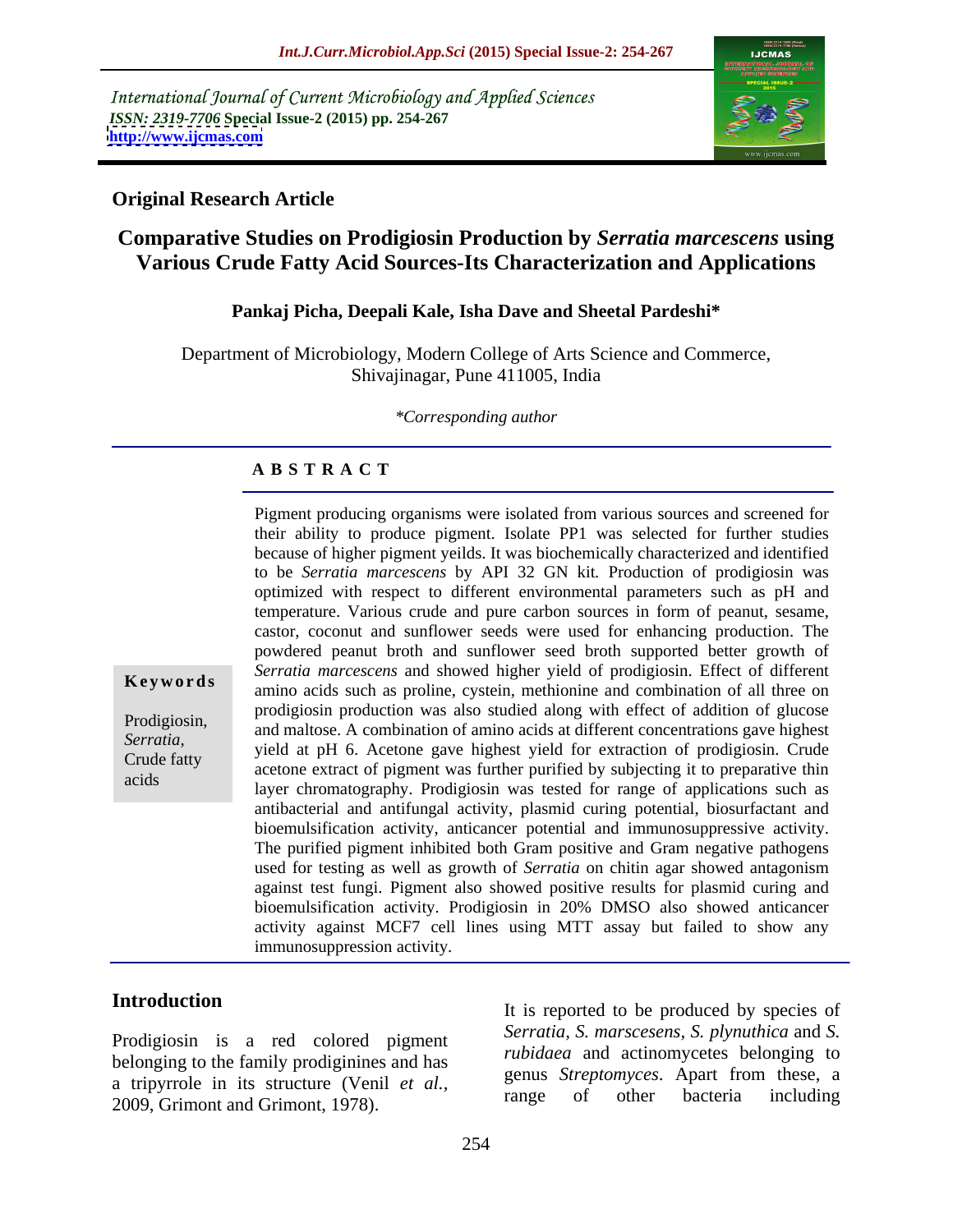*psychroerythrus* and *y-Proteobacteria* also produce this bright pigment (Pandey *et al.*, antimicrobial activity against

because this molecule shows a variety of increases (Murugkar *et al.,* 2006). Purified important activities such as antifungal, prodigiosin has also been reported to show antibacterial, plasmid curing, anticancer, immunosuppressive, anti tumor, anti *coli* HB101 and *S. aureus* (Mekhael and neoplastic and antioxidant activity. Yousif. 2009). Prodigiosin produced by *Serratia marcescens* is reported to have antifungal, All these important applications signify immunosuppressive and antiproliferative study on better production and purification activity (Giri *et al.,* 2004). The antifungal of prodigiosin. A medium containing activity of the crude prodigiosin, separated powdered peanuts has showed forty fold through solvent extraction process and increase in the concentration of prodigiosin purified by TLC was tested against fungal (Giri *et al., 2004)*. A comparative account of pathogens following the well-diffusion effect of different nutrient sources on method, which showed the maximum prodigiosin production is published by inhibitory zone against *Helminthosporium*  Khanafari et al. (2006) where they have also *sativum, Fusarium oxysporium* and elaborated on genetics of prodigiosin *Rhizoctonia solani* in decreasing order production, block in synthesis, various (Parani and Saha 2008). There are many activities and toxicity of this pigment factors involved in the anticancer and (Khanafari et al., 2006). Pigmented *Serratia* immnosuppressive activity of prodigiosin (Kavitha *et al.,* 2010, Pandey *et al.,* 2007). The much less frequency than non pigmented Pandey *et al.,* have given an extensive *Serratia*, thus reducing the risk of infection account of literature on the same (Pandey *et al.,* 2009). Pyrrol ring has been reported to be very important in activity and prodigiosin structure analogues have also been designed

(2006) a red coloured microbe was isolated from mangrove soil. Large amounts of red color were produced on Modified Nutrient agar. This dye was used for dyeing natural **Isolation of pigment producing bacteria** fibres such as silk, wool and synthetic fibers like polyester and gave a good pink color. Standard procedure of dyeing was followed Beach sand samples from coastal area of for silk, wool and polyester. Good Kashid and Alibaug, rhizosphere soil sample colorfastness of the dyed substrates to of Modern College, Pune 5, botanical washing, sublimation and rubbing was garden, air sampling, pond water sample

*Pseudomonas magnesiorubra, Vibrio* dyed material was exposed to light. 2009, Bennett and Bentley 2000). Staphylococcus aureus, Corynebacterium<br>diphtheriae, Nocardia spps and<br>Prodigiosin is of special interest in research Micrococcus luteus, its commercial value However since the dye displayed an antimicrobial activity against *Staphylococcus aureus, Corynebacterium diphtheriae, Nocardia spps* and *Micrococcus luteus,* its commercial value plasmid curing activity on plasmids of *E.*  Yousif. 2009).

> have been shown to cause infections in much less frequency than non pigmented *Serratia*, thus reducing the risk of infection production of pigment (Carbonell *et al.,* 2000)

for therapeutic use (Frustener 2003, the production of prodigiosin from *Serratia*<br>Manderville, 2001).<br>In an interesting study by Murugkar *et al.* activities. In present study we have tried to increase the production of prodigiosin from *Serratia marcescens* by using different media as well as purified prodigiosin is tested for various activities.

### **Materials and Methods**

# **from different sources**

observed but the color easily faded when from Modern College, Pune 5 and fish gut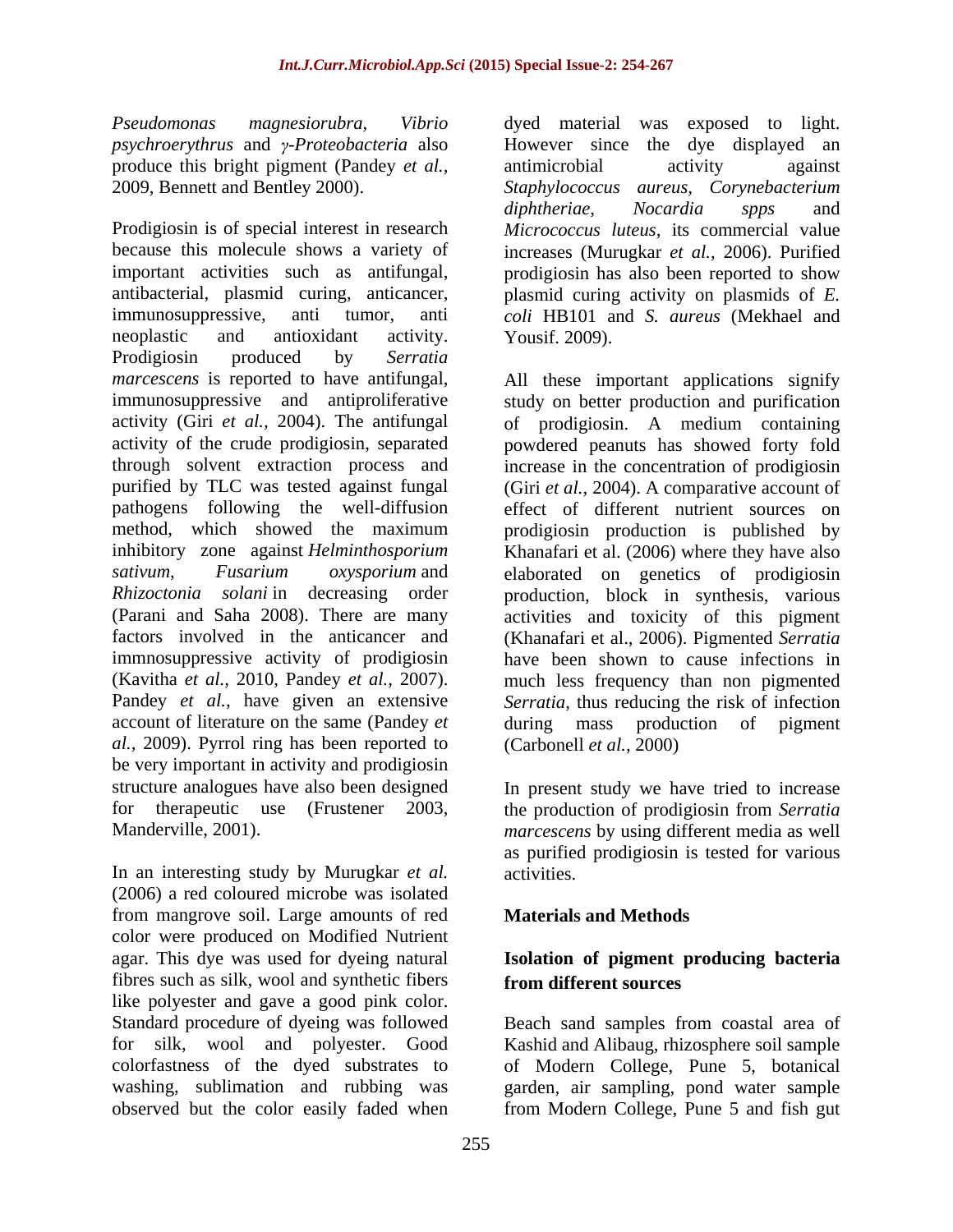samples were used for isolation. One gram for further study and was identified upto of soil sample collected from different sites genus and species level by using API 32 GN was mixed in 10 ml of sterile saline. Serial dilutions of sample were spread on sterile Nutrient agar plates. For air sampling, plates were directly exposed to air. After<br>incubation at  $28^0C$  for 24 hours plates were incubation at  $28^{\circ}$ C for 24 hours plates were Isolate PP1 was extensively characterized observed for pigmented colonies. Colonies for different enzymes such as gelatinase, showing reddish pink pigment were purified urease, nitrate reductase, chitinase. on Nutrient agar plates. Colony Hemolysis was also studied on  $5\%$  (v/v) characteristics were studied for these isolates and those which were presumptively identified as *Serratia* using Bergey's manual of Determinative Bacteriology  $(9<sup>th</sup>$  edition) **production** were taken for further study. Pure cultures were preserved on Nutrient agar plates at The preparation of a population of

#### **Preliminary identification of the pigment**

Presumptive color test for Prodigiosin was portions. One part was acidified in acidified in acetone solution (20%) (Ding *et al.,* 1983).

## **Screening of prodigiosin producing bacteria**

General screening procedure was used for screening maximum pigment yielding i.e inoculating a loop full of culture in Nutrient broth followed by 24hr incubation. Spectrophotometric quantitation of extracted

# **Characterization of isolate by API 32GN**

highest production of pigment, was selected

kit.

#### **Enzymatic characterization of isolate PP1**

urease, nitrate reductase, chitinase. Hemolysis was also studied on 5% (v/v) fresh human whole blood agar plates.

#### th edition) **production Inoculum development for large scale production**

4 0C till further use. microorganisms from a dormant stock carried out by scraping the pigmented development, culture was taken from growth on 10% Milk agar medium plates. working stock to initiate growth in a suitable Debris was removed from the suspension by liquid medium. Inoculum development was centrifugation at 5,000 x g for 15 min. The generally done using flask cultures; flasks of clear solution was then divided into two 500 ml and 1litre were used. For all ethanol (10%); the other part was alkalinized optimization of medium and conditions, culture to an active state of growth that is suitable for inoculation in the final production stage is called inoculum development. As a first step in inoculum experiments described below for inoculum was first optimized using  $1-5\%$ (v/v) of the production medium.

### **Medium optimization**

### **Fatty acid sources**

prodigiosin producing bacteria by Groundnut, Sesame, Castor and Sunflower pigment was followed for screening. each seed powder added in distilled water **KIT** were kept for each experiment to assure After screening, one isolate PP1, giving controls were incubated at  $28^{\circ}$ C in the Crude fatty acid sources like Peanut, seeds were surface sterilized using  $HgCl<sub>2</sub>$ solution. Seeds were then crushed using surface sterilized motor and piston. 2 % of separately.1%  $(v/v)$  of fresh inoculum was added in each broth. Uninoculated controls sterility after autoclaving. All test and  ${}^{0}C$  in the Incubator shaker. Optical density was taken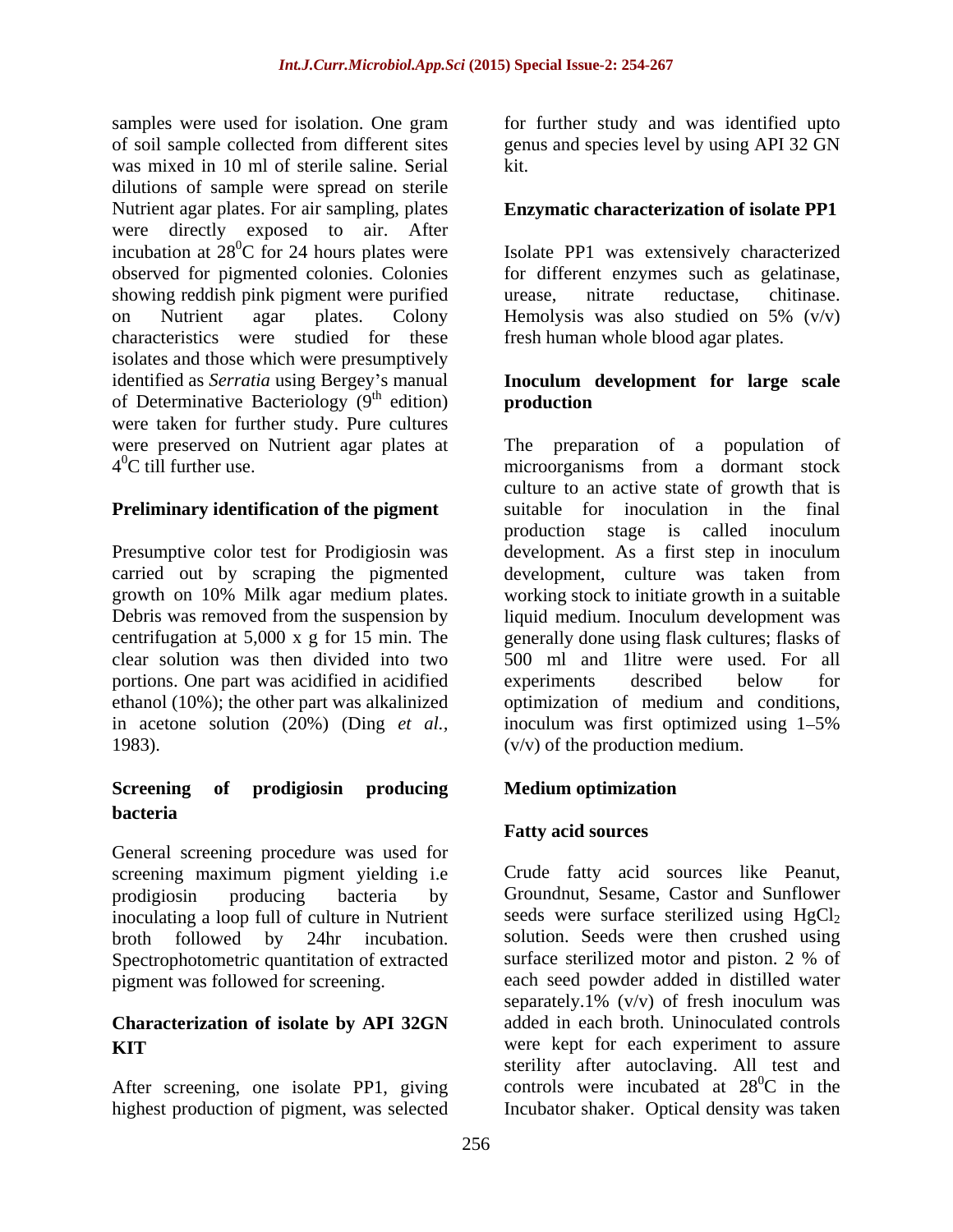at 540 nm daily till there was decrease in optical density. Highest yield of prodigiosin and absorbance at 540 nm was measured on was observed in peanut broth followed by  $6<sup>th</sup>$  day. was observed in peanut broth followed by Sunflower seed medium. Thus the environmental factors are optimized for **Designing pigment purification protocol**  peanut medium as well as further for sunflower seed medium. Since peanut broth Extraction is reported earlier, we selected sunflower seed medium for optimization of amino acids to check its effect on production.

# **Effect of physico-chemical factors on**

The effect of pH on prodigiosin production was studied. Peanut broth was adjusted to initial pH  $(6, 7, 7.5, 7.5)$  and  $(8)$  and inoculated with *Serratia marcescens*. To observe the the traction and acetone fraction were effect of temperature on prodigiosin evaporated separately in porcelain production, peanut broth was inoculated with *Serratia marcescens* and incubated at different temperatures ( $28^{\circ}$ C,  $32^{\circ}$ C,  $37^{\circ}$ C  ${}^{0}C$ ,  $32{}^{0}C$ ,  $37{}^{0}C$  powdered form of pigment was obtained. and  $42^{\circ}$ C). Effect of agitation on prodigiosin **Purification** production was detected by incubating inoculated media at different agitation conditions (120, 140, 160, 180 rpm). After 48h pigment was extracted and purified to thin layer chromatography. Solvent system, check the effect on prodigiosin yield in all<br>used for effective separation of impurities

# **Effect of sugars and amino acids on**

2% Sunflower seed powder added in 3 flasks containing 0.5% of Glucose and cystiene, methionine, proline was membrane filtered and each was added in 3 different concentrations. For each amino acid and was transferred into porcelain different concentration was selected. For cystiene 0.0015%, 0.0030%, 0.0045%; for methionine 0.0050%, 0.010%, 0.015%; for proline 0.05%, 0.15%, 0.25% was added separately in different flasks. These spectrum analysis in range on 200 to 700nm concentrations were selected based on previous reports on prodigiosin production.<br>1% v/v of inoculum was added in each  $1\%$  v/v of inoculum was added in each  $1\%$ 

flask.Incubated at  $28^{\circ}$  C in incubator shaker  $^{0}$  C in incubator shaker and absorbance at 540 nm was measured on  $6<sup>th</sup>$  day.  $\mu$  day.

### **Extraction**

**prodigiosin production**<br>
extracted with ethyl acetate, petroleum  ${}^{0}C$ ,  $37{}^{0}C$  powdered form or pigment was obtained.  ${}^{0}C$  powdered form of pigment was obtained. *Serratia marcescens* grown in powdered peanut broth and sunflower seed broth was centrifuged at 10,000 rpm for 15 minutes and the supernatant and cell pellet were ether, diethyl ether, acetone and methanol. Cell pellet was repeatedly subjected to extraction till a white pellet was obtained. The pigment extracts of ethyl acetate fraction and acetone fraction were evaporated separately in porcelain evaporating dishes at room temperature till a powdered form of pigment was obtained.

### **Purification**

above experiments. was dichloromethane: chloroform: acetone **prodigiosin production**<br>
chromatography sheet. Spots of pigment The crude pigment extracted from culture broth was further purified using preparative thin layer chromatography. Solvent system,<br>used for effective separation of impurities (2.5:2.5:0.5). 10% crude pigment solution in methanol was spotted on a thin layer purified by TLC were scraped and extracted in methanol. The extract was transferred into clean vials and centrifuged at 10,000 rpm for 10min to separate silica and pure pigment. The supernatant contained purified pigment and was transferred into porcelain evaporating dishes and was evaporated at room temperature till a powdered pigment was obtained. The pure pigment extracted from the culture broth was taken for spectrum analysis in range on 200 to 700nm using UV spectrophotometer to check the purity.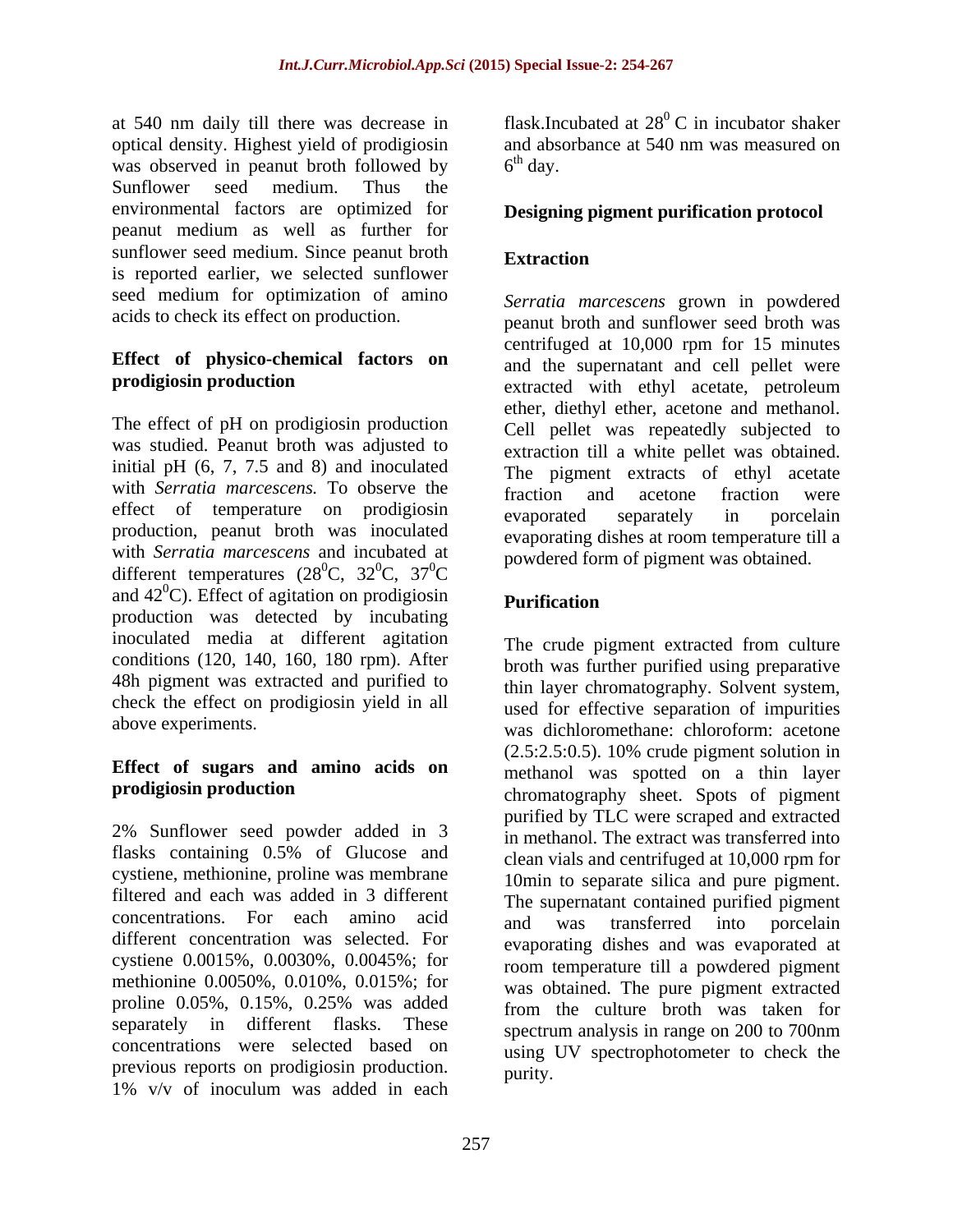Antibacterial activity of prodigiosin pigment was studied against different species of and incubated for 24h. Different Gram positive bacteria *Staphylococcus aureus, Bacillus subtilis* and Gram negative *Proteus sp.* and *Klebsiella pneumoniae*. The dilution of prodigiosin. Tubes were agar plates and activity of Prodigiosin was <br>1h of incubation 0.1ml suspension from

Antifungal activity of prodigiosin was checked against different species of fungal pathogens. The fungi included were *Aspergillus niger, Mucor* sp and *Rhizopus*  sp. The cultures were spread on Potato its emulsification activity. 100ml of LB<br>Dextrose Agar (PDA) plates and activity of broth was inoculated with Serratia Dextrose Agar (PDA) plates and activity of prodigiosin was checked using bore well technique. The plates were incubated at 28ºC for 48h. Control used was acidified ethanol (10%). Antagonism between further used for checking emulsifier activity. *Serratia* and fungi was determined by spot inoculation of fungal pathogen on one side of 2% potato dextrose agar plates and chitin agar plates containing swollen chitin (0.4%) and incubated at  $28^{\circ}$ C for two days. After two days of incubation/growth, a loop full of emulsion layer, di<br>
overnight culture of *Serratia marcescens* multiplied by 100. overnight culture of *Serratia marcescens* (PP1) was streaked on opposite side of fungus grown potato dextrose agar plates and chitin agar plates. The diameter (mm) of  $\qquad$  Total height of broth the zone of inhibition between the bacteria and fungus was used as an indication of the

The effect of prodigiosin pigment as a curing agent was tested to cure plasmid of

**Applications of prodigiosin**  different bacteria as *E. coli*, *P. stuartii* and *S.*  **Antibacterial activity** with the test organism which showed bacteria such as *Escherichia coli*,  $mg/ml$  1ml of culture suspension of each *Pseudomonas aeruginosa, Salmonella typhi,* test organism was added to 1ml of each test cultures were spread on Muller Hinton's incubated for 1h at room temperature. After studied using well diffusion method. each dilution tube was spread on sterile Acidified ethanol was used as control. Luria agar plates containing antibiotics to **Antifungal activity and fungal** resistant. Plates were incubated at 37<sup>0</sup>C for **antagonism** 24h. After 24h plates were observed for the *aureus.*100ml of LB broth was inoculated plasmid encoded resistance to specific antibiotic (Gentamycin in case of *P. stuartii*) and incubated for 24h. Different concentrations of prodigiosin pigment were prepared ranging from 0.2 mg/ml to 1 dilution of prodigiosin. 1h of incubation 0.1ml suspension from which particular organism was found to be  ${}^{0}C$  for presence/absence of colonies.

### **Bioemulsification activity**

 ${}^{0}C$  for two days. After emulsion index (E<sub>24</sub>) is the height of the *Serratia marcescens* (PP1) was studied for its emulsification activity. 100ml of LB broth was inoculated with *Serratia marcescens* (PP1) and incubated for 24h. After 24h incubation, the broth was centrifuged and this cell free broth was further used for checking emulsifier activity. Emulsifier activity was measured by adding 6 ml of kerosene to 4 ml of cell free broth and vortexing at high speed for 2 min. Measurements were made 24h later. The emulsion layer, divided by the total height, multiplied by 100.

$$
Height of emulsion layermuision Index (E24) =
$$

#### extent of antagonism. **of prodigiosin by MTT assay and Plasmid curing Immunosuppressive activity Anticancer activity (Cytotoxicity studies)**

MCF7 (human breast adenocarcinoma) was cultured in a humidified atmosphere (37°C,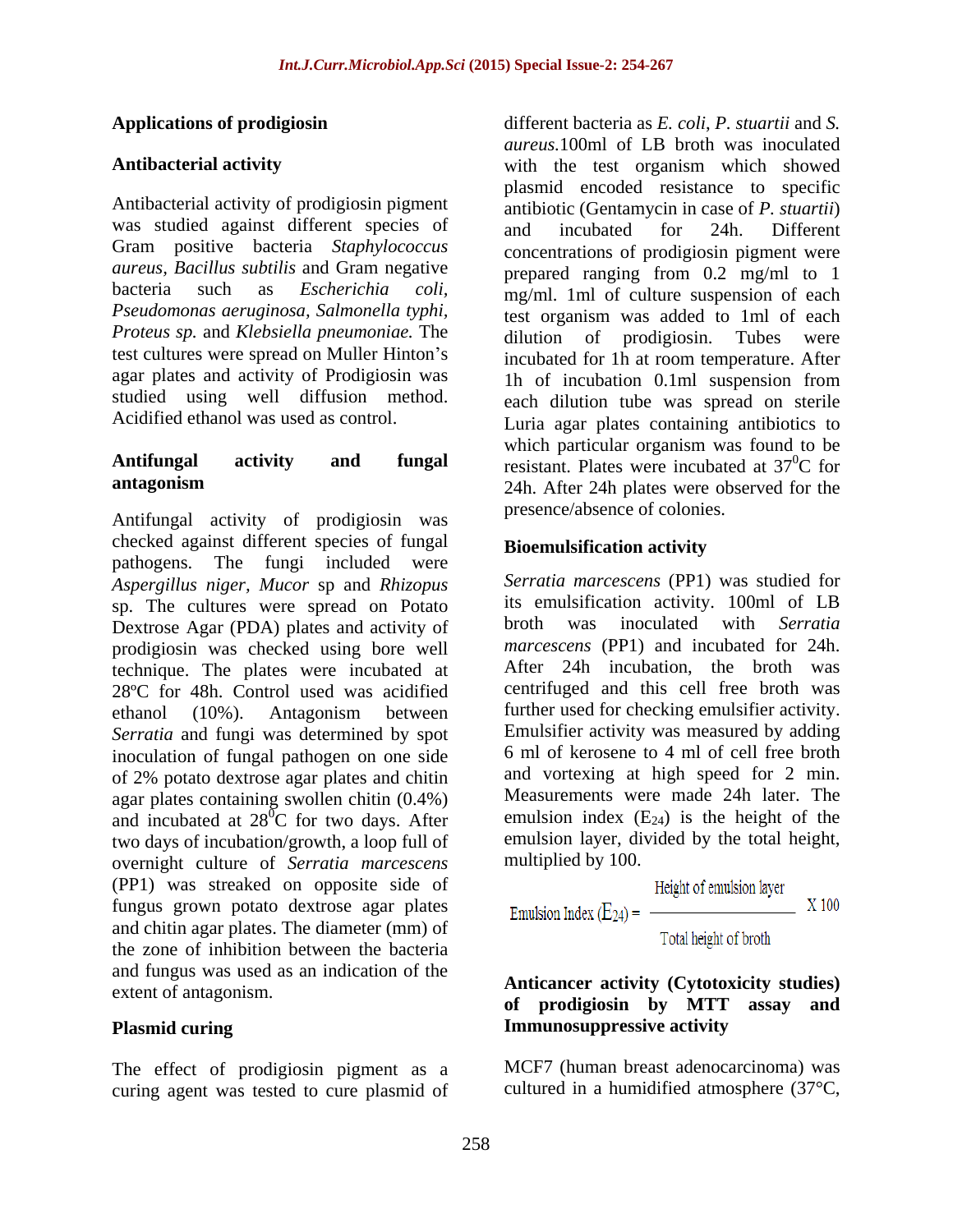5% CO2) in RPMI1640 medium **Characterization of isolate by API 32GN** supplemented with 10% fetal bovine serum. **KIT** 

Test compounds were evaluated for antiproliferative activity against MCF7 cell lines using the MTT colorimetric assay was used to determine growth inhibition. 100 µl of cell suspension  $(2x10^4 \text{ cells/well})$  were  $\frac{4}{4}$  collection<sup>11</sup>) were cells/well) were plated in 96-well plates and allowed to **Biochemical c**<br>extern for 24 h Colle were available **numerical contract PP1** attach for 24 h. Cells were exposed in triplicate wells to test compounds at various concentrations for 24 h. 20  $\mu$ L MTT (3-(4,5-dimethyl-thiazol-2-yl)-2,5-diphenyltetrazolium bromide) solution  $(5 \text{ mg/mL})$  enzymes (table 3) was added to each well. SS. CO2) in RWM11601 mediant Characterization of bolate by API 32GN<br>
supplemented with this head to produce the product of the content<br>
Tech compounds were vestured by the Bostonic and the product of the<br>
interaction of t

After 4 h of incubation, the formazan was dissolved using solubilization buffer (10 % SDS in 0.1 N HCL) solution and kept overnight for complete dissolution. The absorbance at 570 nm was determined on a microplate reader. The absorbance values were used to calculate % inhibition **Inoculum development for large scale** (114,115). Prodigiosin was also studied for immunosuppressive activity on lymphocyte cell lines. Maximum yield of the pigment was obtained

## **Isolation and characterization of prodigiosin producing bacteria from**

About eight pigment producing bacteria<br>sesame coconut and castor seed. Maximum were isolated from soil samples and air sampling. Preliminary screening was carried out to identify a profusely pigmented (prodigiosin- a red pigment producing) bacteria. The screened isolate i.e. PP1 (Figure 1) was selected for further work.

## **Preliminary identification of the pigment** Figure 5).

A red or pink color in the acidified solution and a yellow or tan color in the alkaline solution indicated a positive, presumptive

## **KIT**

Bacterial isolate (PP1) selected for further studies was biochemically characterized and identified to be *Serratia marcescens* by API 32GN kit (Figure 3).

#### **Biochemical characterization of** *Serratia marcesens* **PP1**

PP1 isolate was found to ferment various sugars (table 2) and produce different enzymes (table 3)

Isolate used for further study was checked for gelatinase, urease, nitrate reductase and chitinase enzyme production and hemolytic activity. The isolate showed positive result for all the enzymes checked and also showed  $\beta$ -hemolysis on blood agar plate.

#### **Inoculum development for large scale production**

**Results and Discussion higher concentrations.** at 1-3% inoculums which decreased for next higher concentrations.

### **Medium optimization:**

**different sources** The bacterial isolate was cultivated in medium amended with powdered peanut, sesame, coconut and castor seed. Maximum yield was obtained in medium supplemented with peanut seed i.e. powdered peanut seed broth as a fatty acid source. The results obtained are represented graphically which shows that maximum yield was obtained in powdered peanut broth which gave the highest yield i.e. 1595.09mg/L after 48h (Figure 5).

> The pH affects the production of prodigiosin by *Serratia marcescens* (PP1). This species showed maximum prodigiosin production at pH 7 (1398.06mg/L). There was less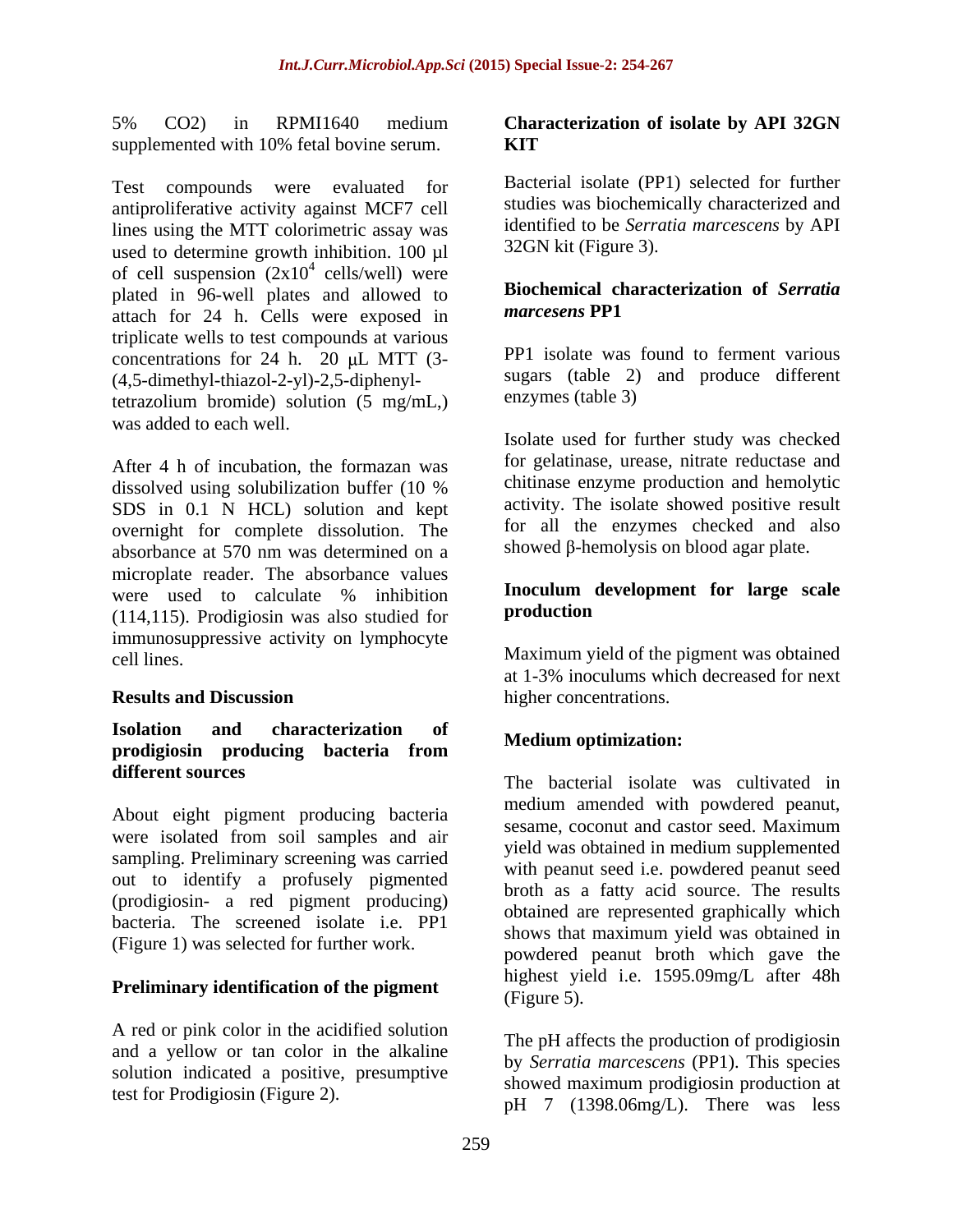prodigiosin production at pH 6 and 8. **Applications of prodigiosin** *Serratia marcescens* showed maximum prodigiosin production at  $28^{\circ}$ C. Following incubation of powdered peanut seed broth at and 42°C) at 120 rpm for 48h, the maximum yield of prodigiosin at 28°C,

Amongst the three temperatures maximum yield was observed at 28°C in powdered **Antifungal activity** peanut seed medium (Figure 6). Sunflower seed media with maltose showed 1.556 In Chitin supplemented agar medium, the mg/ml prodigiosin production while when growth and production of red pigment by supplemented with glucose showed 1.525 *Serratia marcescens* (PP1) was highly  $mg/ml$  prodigiosin production on  $6<sup>th</sup>$  day antagonist to the fungal pathogens like

Since sunflower seed medium showed prodigiosin was tested for antifungal maximum production of prodigiosin in activity, it revealed that the fungal species, presence of maltose as compared to other *Aspergillus niger, Mucor sp* and *Rhizopus sp*  media, it was selected for further were resistant to the pigment and showed no optimization using amino acids. Sunflower medium in presence of maltose and with 1.5mg of cysteine, 15mg of methionine, 250mg of proline showed maximum prodigiosin production. Highest pigment *P. stuartii* was found to be sensitive to production at 28<sup>o</sup>C and pH 6.0. entamycin after plasmid curing.

The supernatant was extracted in ethyl acetate, petroleum ether, diethyl ether and **Anticancer activity (Cytotoxicity studies)** methanol. None of the extracts gave residual **of prodigiosin by MTT assay and** crude pigment. **Immunosuppressive activity**

The pellet was extracted in acetone which yielded a residual crude pigment. From  $\frac{1}{2}$  effect of  $56.03 \pm 3.47$  % as compared to its 800ml of nutrient broth containing prodigiosin, the pellet residues gave a yield<br> $33.62 \pm 3.47$  % inhibition against MCF 7 of 0.31g. Thus acetone was found to be best for extraction of pigment from pellet. The amount of partially purified pigment was found to be 0.52mg/100ml.

### **Applications of prodigiosin**

#### **Antibacterial activity Antibacterial activity**

different temperatures (28°C, 32°C, 37°C Results shown in table 4 and figure 10 prodigiosin yield obtained is represented in activity was higher against Gram positive graph. As indicated from graph the medium bacteria including *Staphylococcus aureus* containing powdered peanut seed gave *and Bacillus subtilis* as compared with Gram 32°C, and 37°C. *Pseudomonas aeruginosa* and *Klebsiella*  indicated that the prodigiosin antibacterial negative bacteria such as *Escherichia coli, pneumoniae.*

### **Antifungal activity**

which was highest. *Alternaria alternata, Aspergillus niger* and *Fusarium oxysporum*. But when pure zone of inhibition.

### **Plasmid curing**

**Extraction of prodigiosin** concentrations used i.e. from 0.2 mg/ml to 1 gentamycin after plasmid curing. Prodigiosin showed curing of plasmid at all mg/ml.

The test compound showed an enhanced effect of  $56.03 \pm 3.47$  % as compared to its half concentration tested which showed  $33.62 \pm 3.47$  % inhibition against MCF 7 cell lines after 24 hrs of incubation. Thus it can be concluded that prodigiosin has anticancer activity. Compound showed no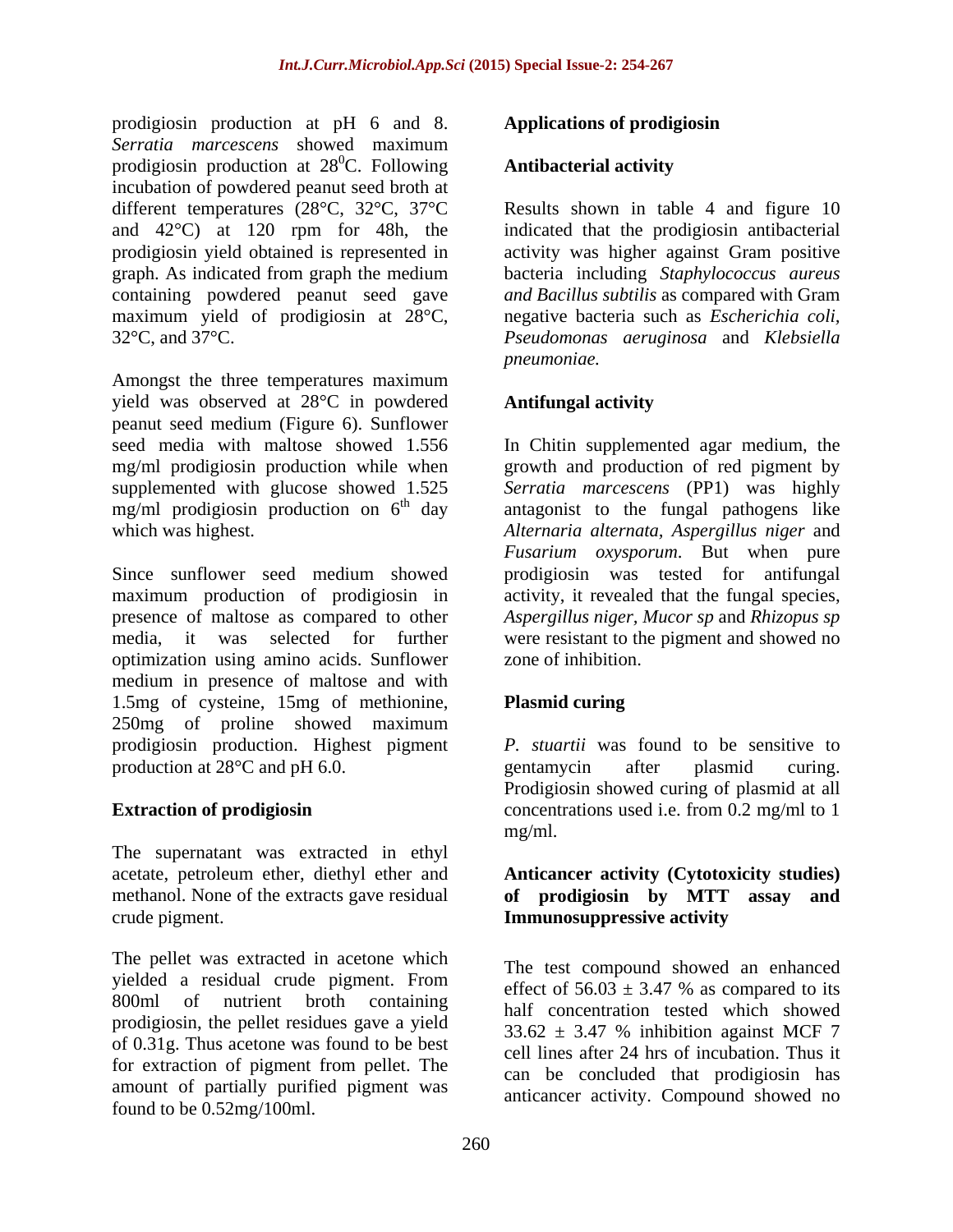effect on lymphocyte cell lines and thus is not immunosuppressive.

| Morphological characters | Observation       |
|--------------------------|-------------------|
| Size                     | $0.2 - 0.5 \mu m$ |
| Shape                    | Circular          |
| Colour                   | Red               |
| Margin                   | Entire            |
| Elevation                | Convex            |
| Opacity                  | Opaque            |
| Consistency              | Smooth            |
| Motility                 | Motile            |
| Gram character           | Gram negative     |

**Table.1** Morphological characteristics of isolate PP1

**Table.2** Biochemical characterization of PP1

| Sugars   | Result | Colour change | <b>Gas production</b> |
|----------|--------|---------------|-----------------------|
| Lactose  |        | Red to Yellow |                       |
| Maltose  |        | Red to Yellow |                       |
| Glucose  |        | Red to Yellow |                       |
| Fructose |        | Red to Yellow |                       |
| Sucrose  |        | Red to Yellow |                       |
| Mannitol |        | Red to Yellow |                       |

**Table.3** Enzyme profile of Serratia marcesens PP1

| Enzymes              | Results |
|----------------------|---------|
| Gelatinase           |         |
| Urease,              |         |
| Nitrate reductase    |         |
| Chitinase            |         |
| Note: $+$ = Positive |         |

**Table.4** Antibacterial activity of prodigiosin against Gram positive and Gram negative bacteria

| Test organism          | Diameter of Zone of inhibition(mm) |
|------------------------|------------------------------------|
| Staphylococcus aureus  | 16                                 |
| Bacillus subtilis      |                                    |
| Escherichia coli       | 10                                 |
| Klebsiella pneumoniae  | 12                                 |
| Pseudomonas aeruginosa |                                    |
| <i>Proteus sp</i>      | $\perp$                            |
| Salmonella typhi       | No zone                            |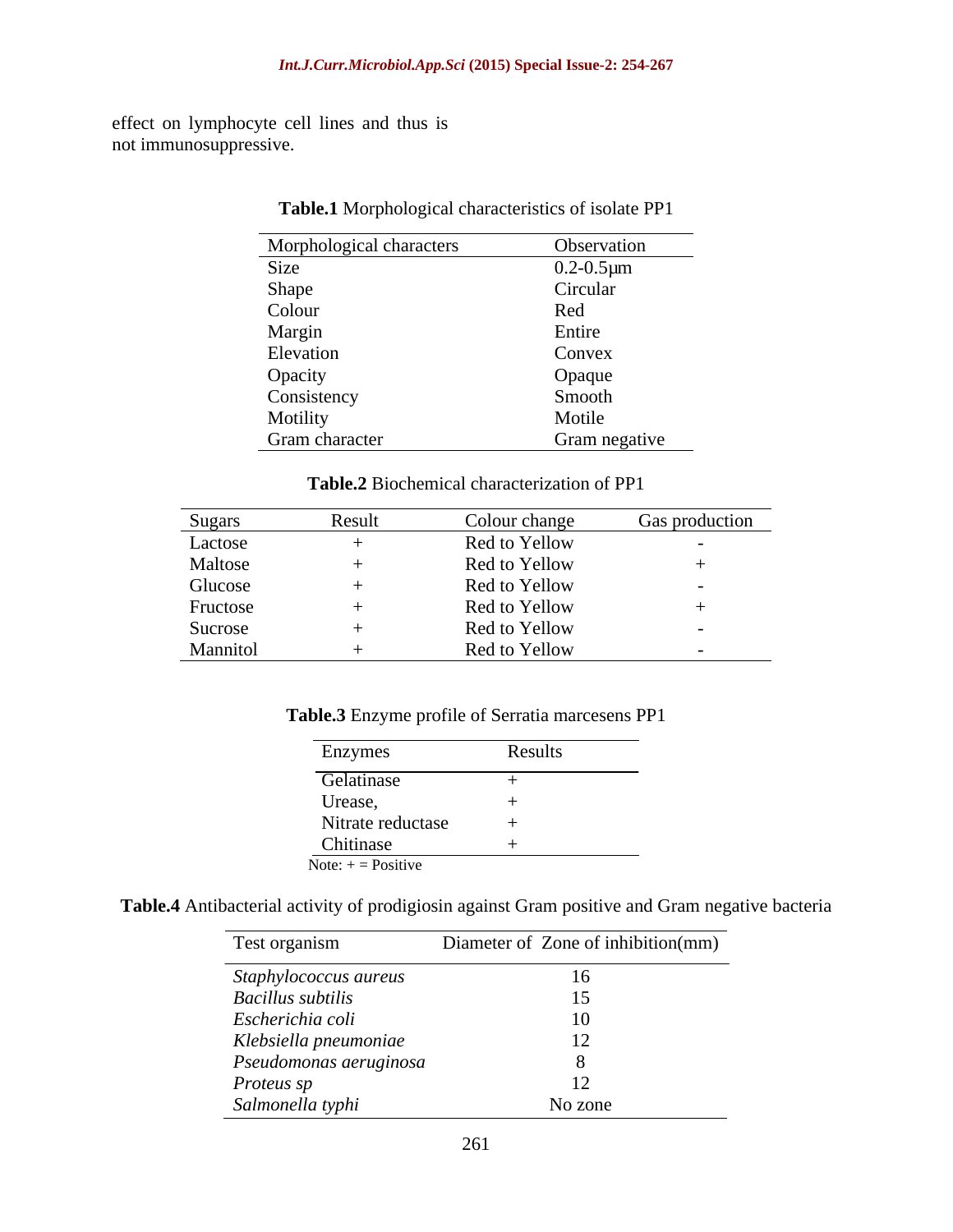| Oil/Hydrocarbon    | $E_{24}$    |
|--------------------|-------------|
|                    | <b>Test</b> |
| Kerosene           | 59.25       |
| Toluene            | 58.33       |
| Xylene             | 62.5        |
| Coconut oil        | 8.69        |
| Sunflower seed oil | 5.70        |

**Table.8** Bioemulsification activity of prodigiosin with different Oils/ Hydrocarbon

#### **Figure.1** Isolate PP1



**Figure.2** Preliminary identification of Prodigiosin (A: Ethanol treatment, B: Acetone treatment)



**Figure.3** Characterization and identification of isolate PP1 (*Serratia marcescens*) by API 32 GN kit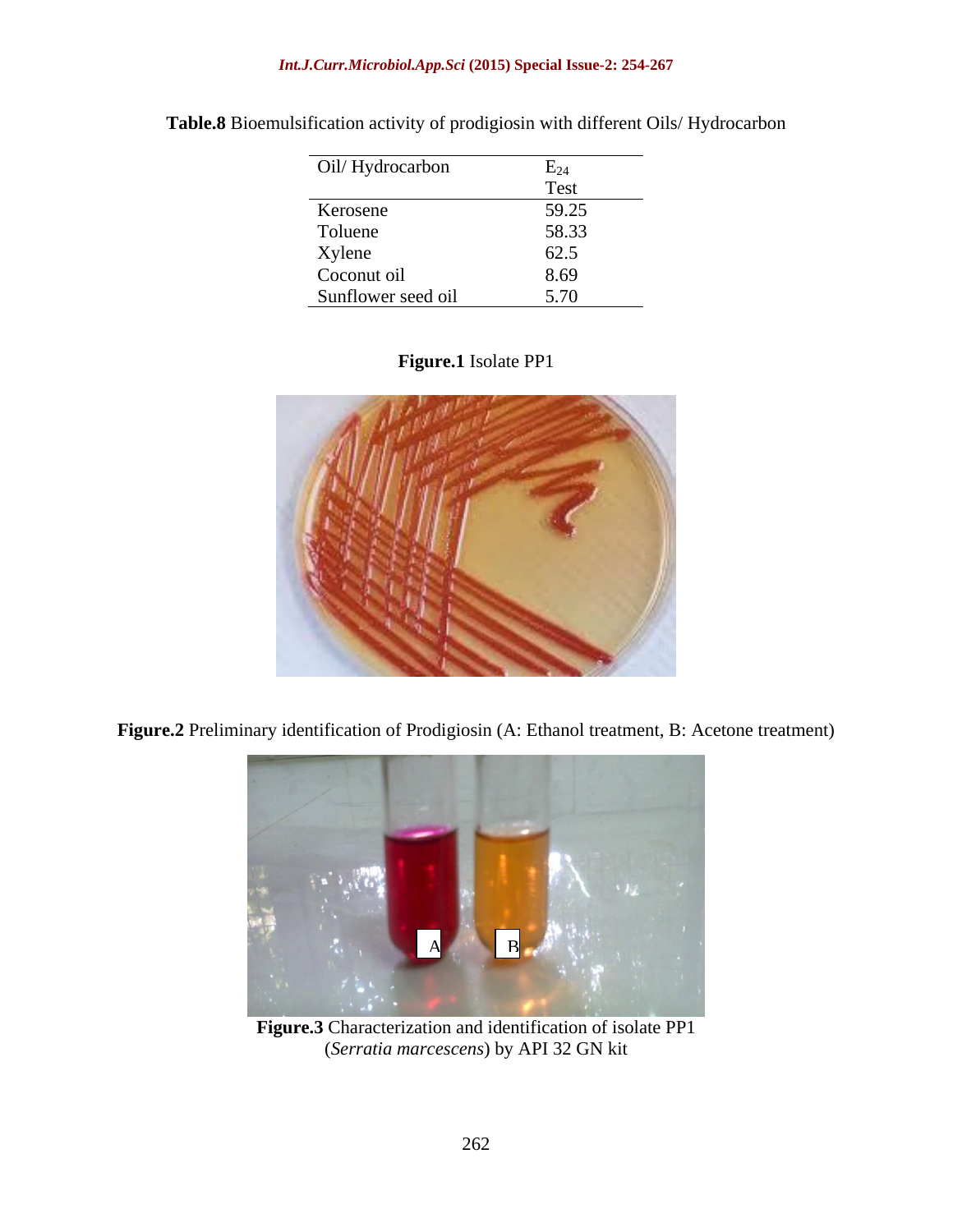#### *Int.J.Curr.Microbiol.App.Sci* **(2015) Special Issue-2: 254-267**

| PATIENT                                                                                                                                                                                                                                          | IS MANUAL USAN                                           | COMM.                                                                                                                                                                               |                                                     | EDOPENDY                                                    |                                      |                                                                                              | 157 TL.     |                                                                                                                      | Joseph Armed, Miller             |  |
|--------------------------------------------------------------------------------------------------------------------------------------------------------------------------------------------------------------------------------------------------|----------------------------------------------------------|-------------------------------------------------------------------------------------------------------------------------------------------------------------------------------------|-----------------------------------------------------|-------------------------------------------------------------|--------------------------------------|----------------------------------------------------------------------------------------------|-------------|----------------------------------------------------------------------------------------------------------------------|----------------------------------|--|
| Patient No.ID<br>PATYENT                                                                                                                                                                                                                         |                                                          | DISPLAY COMM. EXPERT                                                                                                                                                                |                                                     |                                                             |                                      |                                                                                              |             |                                                                                                                      | api/mATH                         |  |
| Patient No. ID11, processes and construction of the component of the continuum of the continuum of the continuum of the continuum of the continuum of the continuum of the continuum of the continuum of the continuum of the<br>Date of receip! |                                                          | Specimen No.ID118/10                                                                                                                                                                |                                                     |                                                             |                                      |                                                                                              |             | $2*$ $\alpha r$ $\alpha n$ $\beta$ $\alpha m$                                                                        |                                  |  |
| $\sim$<br>Surname: X                                                                                                                                                                                                                             |                                                          | Organism:Sor.marcescens<br>Identification stripilD 32 GM                                                                                                                            |                                                     |                                                             |                                      |                                                                                              | V3.1        |                                                                                                                      |                                  |  |
| Number of special                                                                                                                                                                                                                                |                                                          | API Profilet                                                                                                                                                                        |                                                     |                                                             |                                      |                                                                                              |             |                                                                                                                      |                                  |  |
| Reference<br>the company of the company of the company of the company of the company<br>10110/10<br>Reference: ID119/10<br>X <sub>24</sub><br>Requested by:<br>Specimen<br>STOLEN COMPANY                                                        | 423-1456<br>I TA<br>PEOPS<br><b>OFFICE</b><br>野尾島<br>SER | NOG<br><b>ANT</b><br>$\Delta \omega$<br>$-126.932$<br><b>State</b><br><b>College</b><br>131.1.1<br>THE R<br>PROP -<br>Contact of<br>$GLVO =$<br>Content<br>PRO<br><b>CONTRACTOR</b> | RIB<br><b>MNT</b><br>$+$ 501 +<br>CAP +<br>$mDBE =$ | $-4-$<br><b>STATE</b><br>continued "A" life" to a residence | TNO<br>ACE.<br>MET.<br>VAL T<br>2103 | SAC.<br>$-44$<br>$\rightarrow$<br>L GT<br>FUC.<br>Total Corp.<br><b>CIT</b><br>Contractor of | <b>KODU</b> | 14.01 -<br>Seller C<br>0.100<br>ALC:<br>13/382<br>when the<br>$HI \n\subseteq$<br>Table 1<br>$BORE =$<br><b>SELL</b> | <b>Contract Contract</b><br>$+1$ |  |
| ProPLICE - characteristic contractions and constructions and construction<br>ID 32 GN                                                                                                                                                            |                                                          | V3.1 : VERY GOOD IDENTIFICATION OF THE GENUS                                                                                                                                        |                                                     |                                                             |                                      |                                                                                              |             |                                                                                                                      |                                  |  |
| 設計に、所点になり出品税の単                                                                                                                                                                                                                                   |                                                          | %id= 86.1 T= 0.80                                                                                                                                                                   |                                                     |                                                             |                                      |                                                                                              |             |                                                                                                                      |                                  |  |
| Suralismet. Calxmath. xid= 13.9 T= 0.50<br>- 99320<br>98% ARA<br>PIEL.<br>NEXT CMOICE<br>%idm 0.1 Tm 0.07<br>Ent.cloacae<br>230<br>ARA 98% CAP 9%<br>HyBCCG.<br>(日当25)<br>ENERGY PHEN<br>523-845<br>POSSIBILITY OF Serratia Ticaria              |                                                          |                                                                                                                                                                                     |                                                     |                                                             |                                      |                                                                                              |             |                                                                                                                      |                                  |  |
| DODDSBIRGtod taxon: 1 Ser.marcescens O                                                                                                                                                                                                           |                                                          |                                                                                                                                                                                     |                                                     |                                                             |                                      |                                                                                              |             |                                                                                                                      |                                  |  |

**Figure.4** Effect of Inoculum size prodigiosin production



**Figure.5** Effect of crude fatty acid sources on prodigiosin production

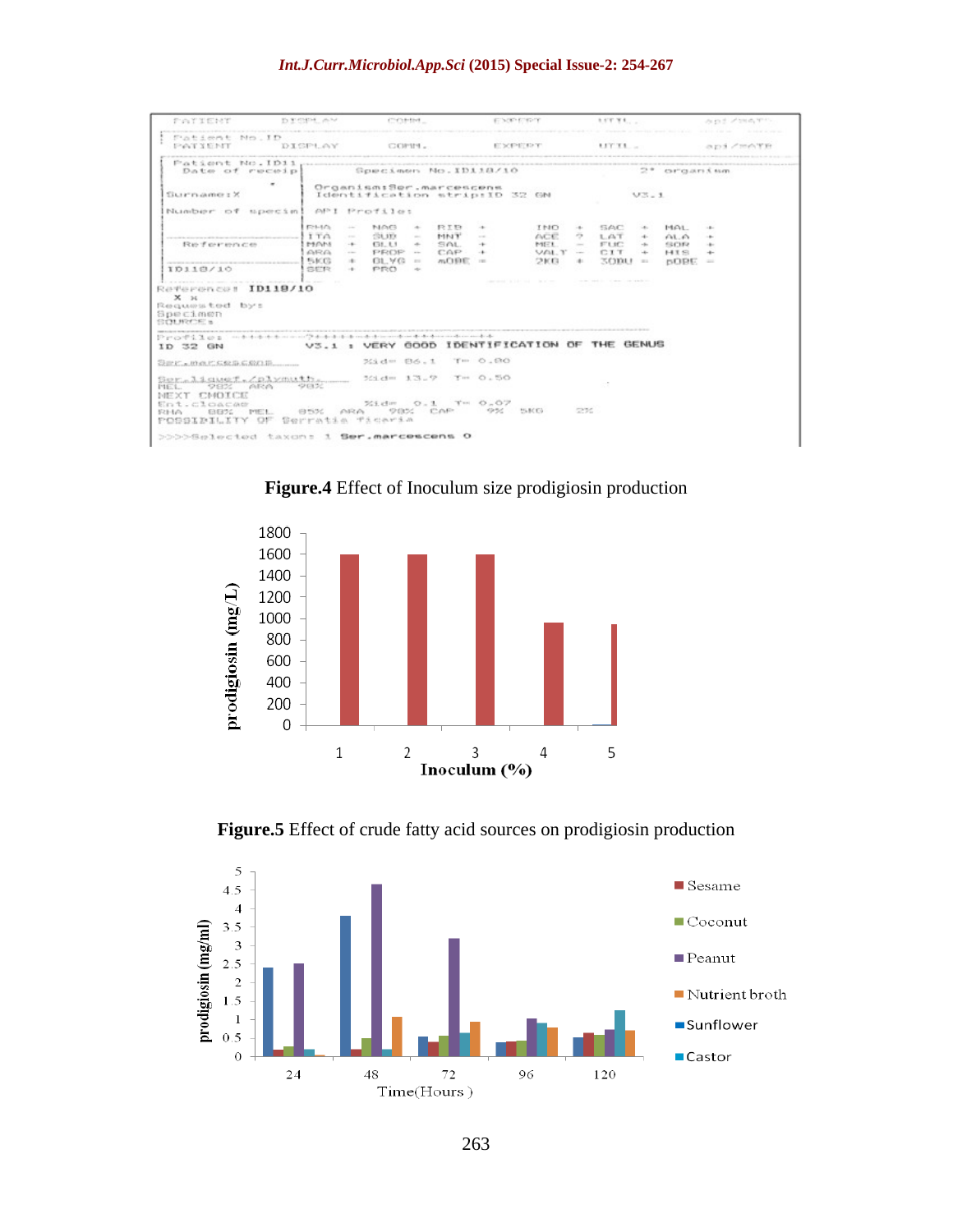



**Figure.7** Effect of Glucose on prodigiosin production with different crude fatty acids sources

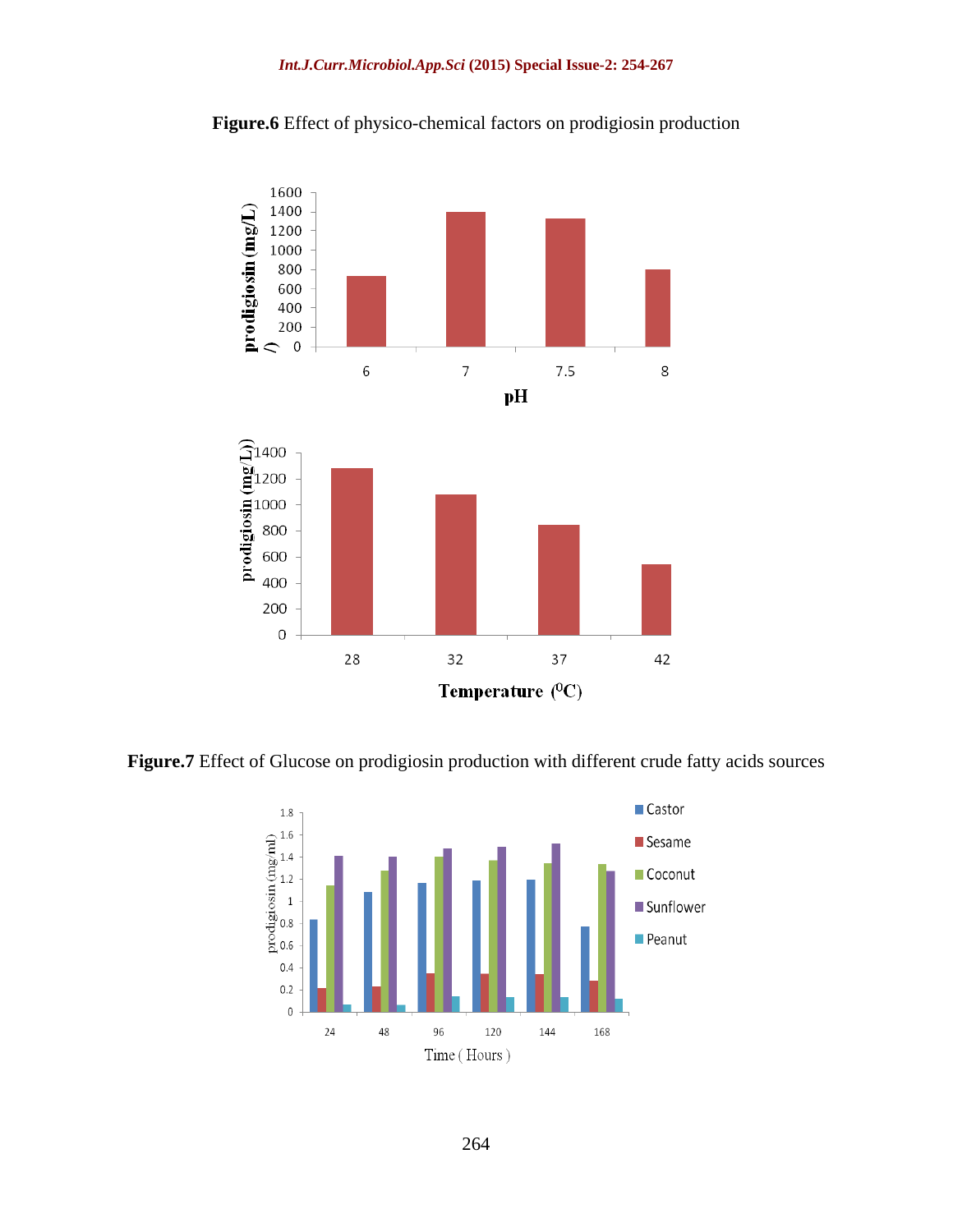

**Figure.8** Effect of Maltose on prodigiosin production with different crude fatty acids sources





**Figure.10** Antibacterial activity of Prodigiosin against A) *S. aureus* and B) *E. coli*



The powdered peanut medium and yield over all the other media compared in sunflower seed medium gave the highest this work. In this work we have compared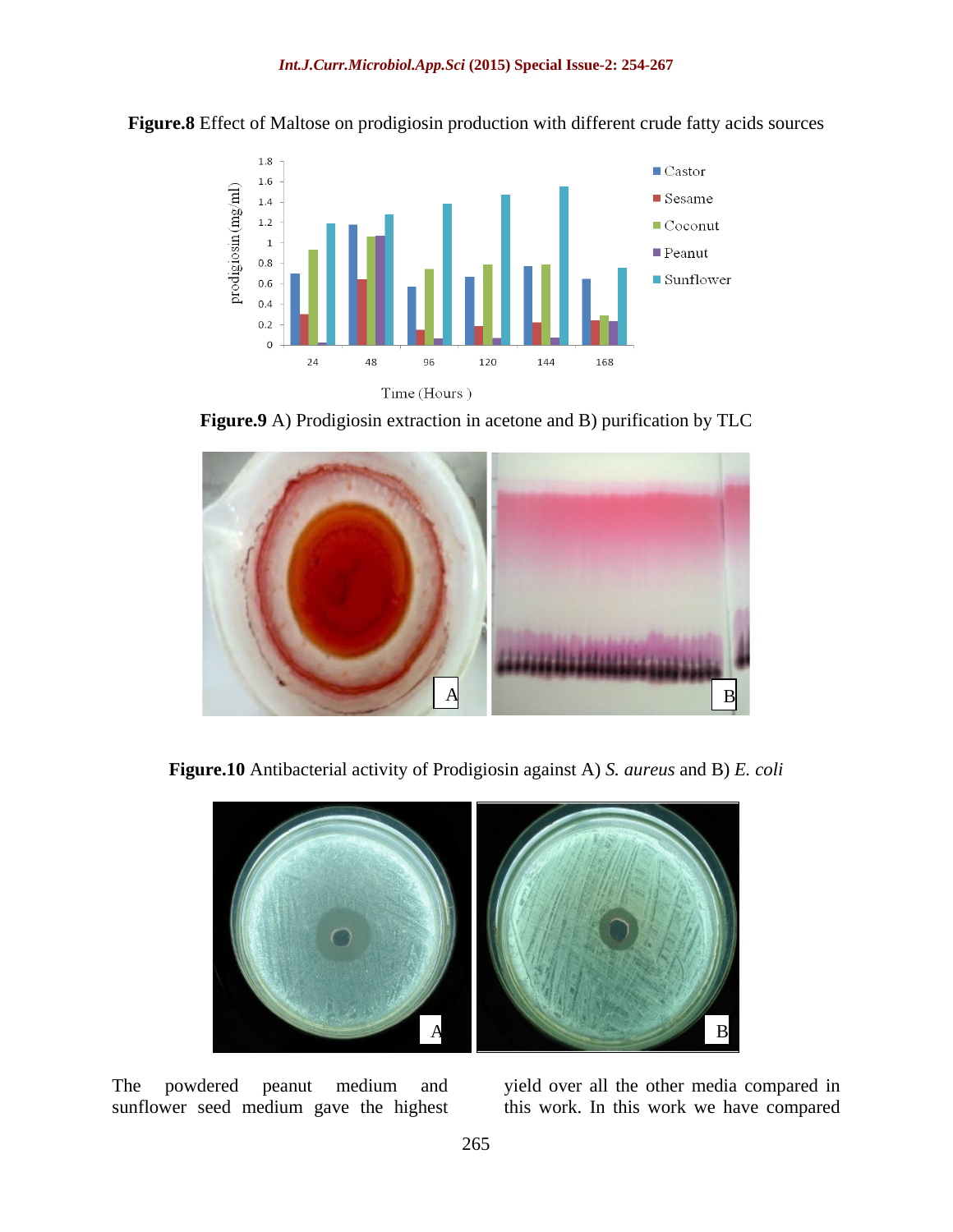nutrient broth with powdered sesame, peanut, castor, coconut and sunflower seed providing space and infrastructure to carry medium. An enhanced pigment production out this research. was seen at 28°C in all the different media studied. The yield of prodigiosin from the References powdered peanut, sesame, castor and sunflower tested at 37°C was similar yield in Bennett, J.W., Bentley, R. 2000. Seeing red: the nutrient broth at 30°C. In nutrient broth the prodigiosin production was completely *Microbiol.*, 47: 1–32. blocked at 37°C similar to the report of Carbonell, G.V., Della Colleta, H.H.M., Pryce and Terry (Pryce and Terry 2000). Yano, T., Darini, A.L.C., Levy. C.E.,<br>Thus it can be concluded that, temperature Fonseca, B.A.L. 2000. Clinical has impact in blocking prodigiosin production which varies with media of pigmented Serratia marcescens. different substrate compositions. Prodigiosin is previously reported to be produced maximally at pH 7. We here report highest Ding, M.J. 1983. Biosynthesis of yield of prodigiosin at pH 6 in sunflower seed broth supplemented with amino acids Serratia marcescens isolated from and maltose. Also use of castor as carbon source in medium for prodigiosin production 476–80. is described for the first time in our study. Frustener, A. 2003. Chemistry and biology Antibacterial activity results indicated that the prodigiosin antibacterial activity was higher against Gram positive bacteria as compared with Gram negative bacteria. The 3582–603. results showed that prodigiosin is a powerful Giri, A.V., Anandkumar, N., agent in eliminating plasmid of *P. stuartii.* Since prodigiosin is an intercalating agent, it 2004. A novel medium for the can cause complete inhibition of plasmid replication. Blood agar lysis method was of prodigiosin from Serratia included in this study since it is widely used marcescens isolated from soil. BMC to screen for biosurfactant production. The results obtained indicate *Serratia*  <http://www.biomedcentral.com/1471> *marcescens*as good bioemulsifier. Purified prodigiosin also showed good anticancer potential but no immunosuppressive senus Serratia. Annu. Rev. potential. Microbiol., 32: 221–248.

We express our deep sense of gratitude to University Grants Commission (UGC) for funding this project and to Department of Khanafari, A., Assadi, M.M., Fakhr, F.A. Microbiology as well as to the Principal of 2006. Review of prodigiosin, Modern College of Arts, Science and

Commerce, Shivajinagar, Pune 5 for out this research.

#### **References**

- the story of prodigiosin. *Adv. Appl. Microbiol.,* 47: 1–32.
- Yano, T., Darini, A.L.C., Levy. C.E., Fonseca, B.A.L. 2000. Clinical relevance and virulence factors of pigmented *Serratia marcescens. FEMS Immunol. Med. Microbiol.,* 28: 143–149.
- Ding, M.J. 1983. Biosynthesis of prodigiosin by white strains of *Serratia marcescens* isolated from patients. *J. Clin. Microbiol.,* 17:  $476 - 80.$
- of roseophilin and the prodigiosin alkaloids: a survey of the last 2500 years. *Angew Chem. Int. Ed.,* 42: 3582 603.
- Giri, A.V., Anandkumar, N., Muthukumaran, G., Pennathur, G. 2004. A novel medium for the enhanced cell growth and production of prodigiosin from *Serratia marcescens* isolated from soil. *BMC Microbiol.,* -2180/4/11.
- Grimont, P.A.D., Grimont, F. 1978. The genus *Serratia*. *Annu. Rev. Microbiol.,* 32: 221–248.
- **Acknowledgement**  R. 2010. Anticancer activity of red Kavitha, R., Aiswariya, S., Chandana, M.G. pigment from *Serratia marcescens* in Human cervix carcinoma. *Int. J. Chem. Tech. Res.,* 2(1): 784–787.
	- 2006. Review of prodigiosin,